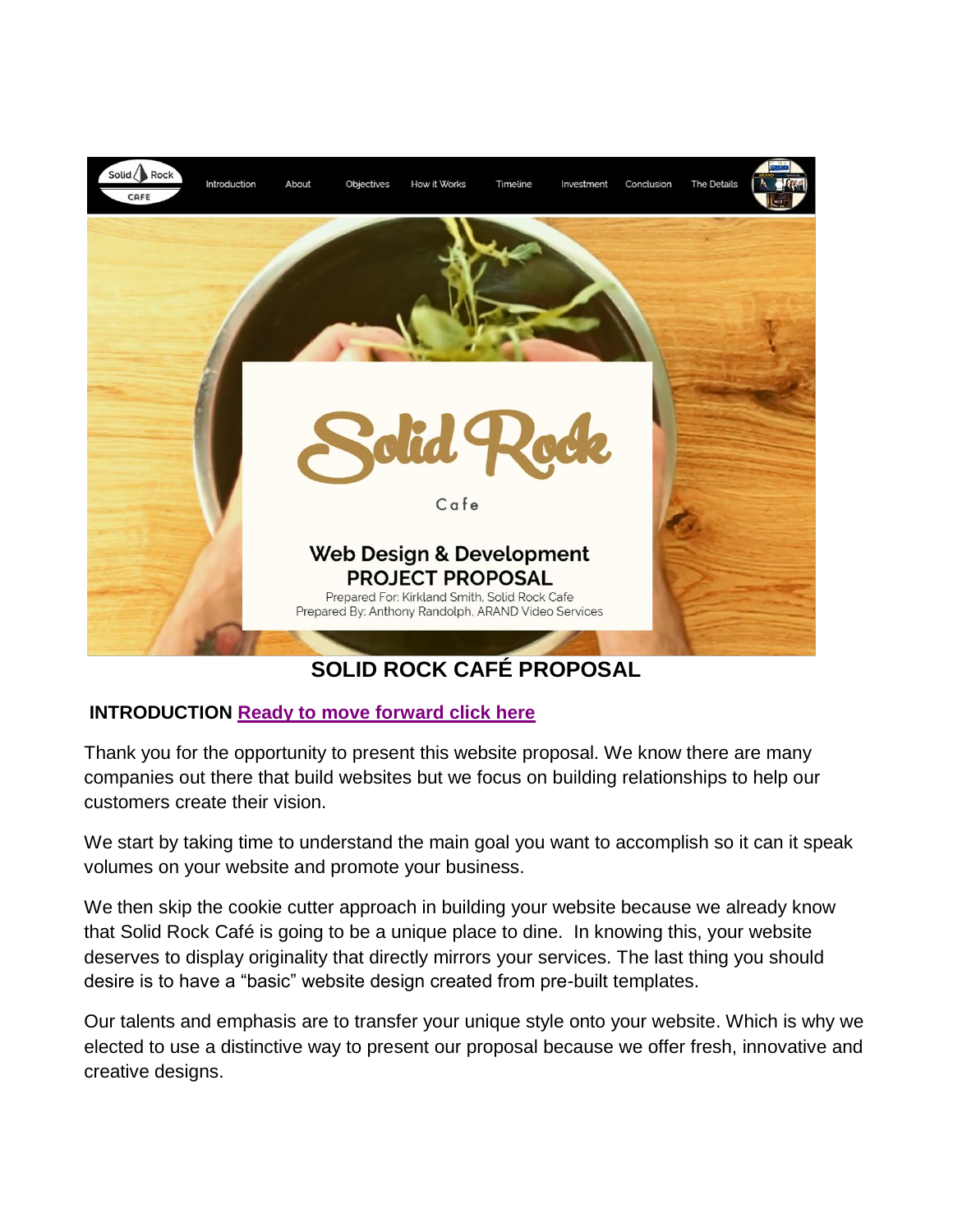This allows you to envision your website, see your available options, and get excited about how your site will look in the beginning state before you unveil it to the world. Our goal is to "Wow You" so your website will capture your customers' curiosity to come wine and dine at your restaurant.

About Our Company **ARAND Video Services** create compelling designs for wide variety of businesses and we are a full service graphic designer, web development and content creation company.

Over the years, we have grown from a small team, to a collaborative design, multimedia and marketing studio. We are strong advocates for developing a clean and functional user experience, on top of beautiful designs that bring out the best in our clients.

Our goal at [ARAND Video Services](http://www.arandvideo.net/) is to exceed our customer expectations that is different from average designs.

Our clients' satisfaction is what keeps us moving and we are committed to helping you brand your company services so you can stand out from your competitors.

## **Project Objectives**

We are pleased to submit a proposal for website design and development.

Increasingly, users are visiting websites on mobile devices with a wide range of screen sizes. We design all of our websites with mobile-responsiveness in mind. *Your website will be created to adapt and scale to any device, just like this proposal!* 

Your Scope of work includes the following:

- 1. Take online reservations
- 2. Take orders online
- 3. Accept payments online
- 4. Free 3-minute video [\(see video productions\)](https://www.arandvideo.net/video-productions)
- 5. Coordinate order delivery (experience with grub hub, door dash, EZ-cater, Postmates).

## **Scope of Work:**

- Custom designed mobile-responsive website to match your branding and represent the positive experience of working with your business.
- Inviting call-to-action buttons that direct visitors to book an appointment, cryotherapy or contact you.

## **Search Engine Optimization:**

- Fully optimized pages for search engine visibility.
- Google MyBusiness tuning.
- PageSpeed Optimization.
- Keyword research and implementation.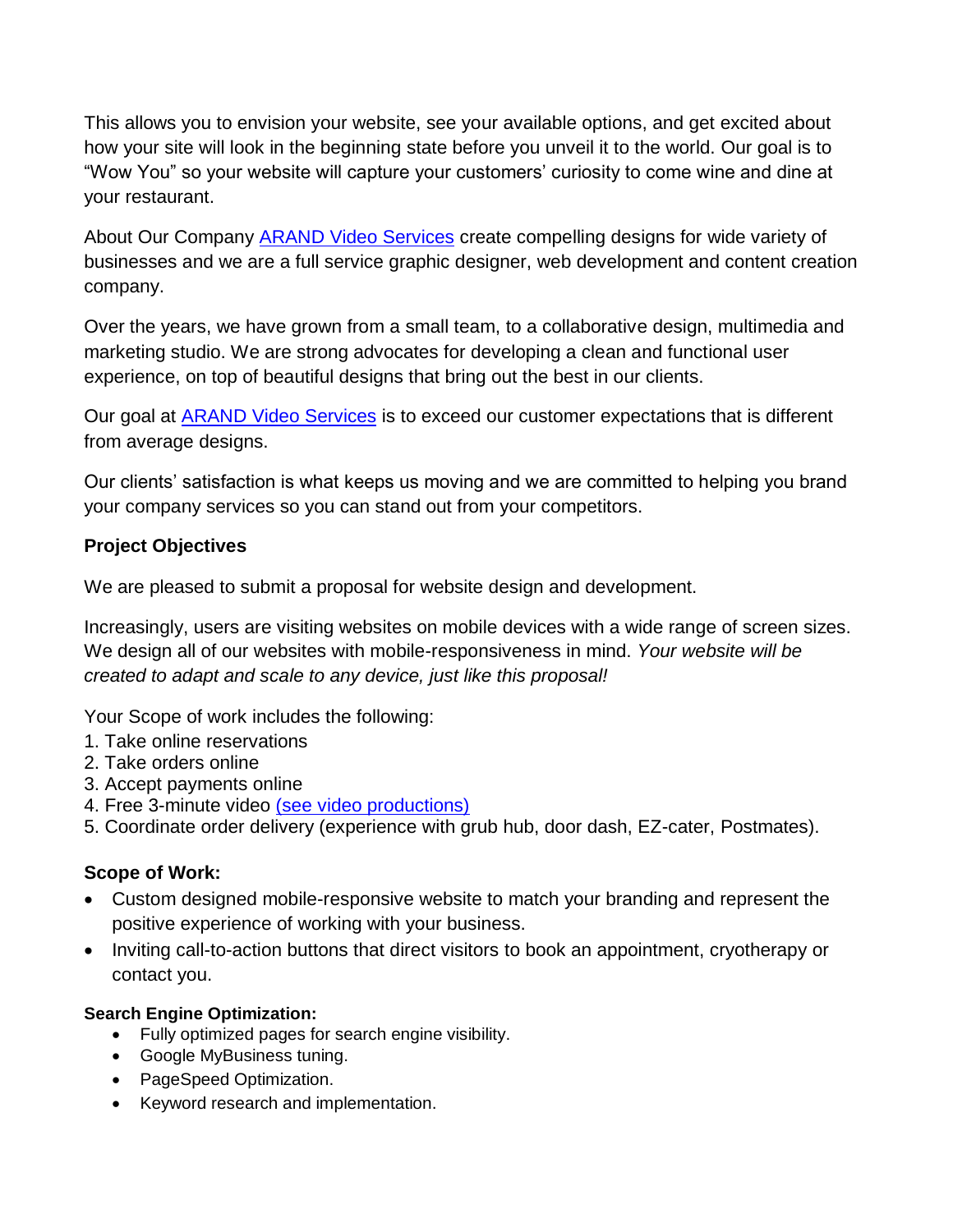#### **Blog Creation:**

- A well-managed blog will work wonders for your SEO as well as provide a valuable resource for site visitors.
- We customize the CMS dashboard to make editing blog posts and pages easy for you.

#### **Training for website administrators:**

 We will make sure you know how to implement changes on your website with technical support created exclusively for your site.

#### **How it works (The Details)**

## **PROFESSIONAL DESKTOP & MOBILE WEB DESIGN**

Stand out from the crowd of competitors with a modern and professional design that looks great on all devices.

## **COMPANY DOMAIN, EMAIL AND RELIABLE HOSTING**

Includes a free domain (YourCompany.com), email services, and hosting, all for **one low price.** [Want the details?](https://www.arandvideo.net/)

## **YOUR NEW SITE OPTIMIZED FOR SEARCH ENGINES**

We optimize your site for search engine inclusion using your top keywords. Get listed on Google, Yahoo, Bing and more!

#### **Timeline [Ready to move forward click here](#page-4-0)**

In order to develop a web site that fulfills all the goals of the web site development project, the proposed web development will take place in several distinct phases or less than **21 days:**

#### **Planning & Strategy 3 Days**

#### **User Experience (UX) Design**

Discovery, asset collection, and website prototyping. **Wireframes**

Sketches and/or page mock-ups are created that reflect the general appearance and the look and feel of the website for visitors.

#### **Development 10 Days**

## **User Testing**

Collect feedback on interactive, working design. **Website Development**  HTML Coding, Blog , CMS setup, Responsive Optimization (Ensures your website looks great on all screen sizes and devices)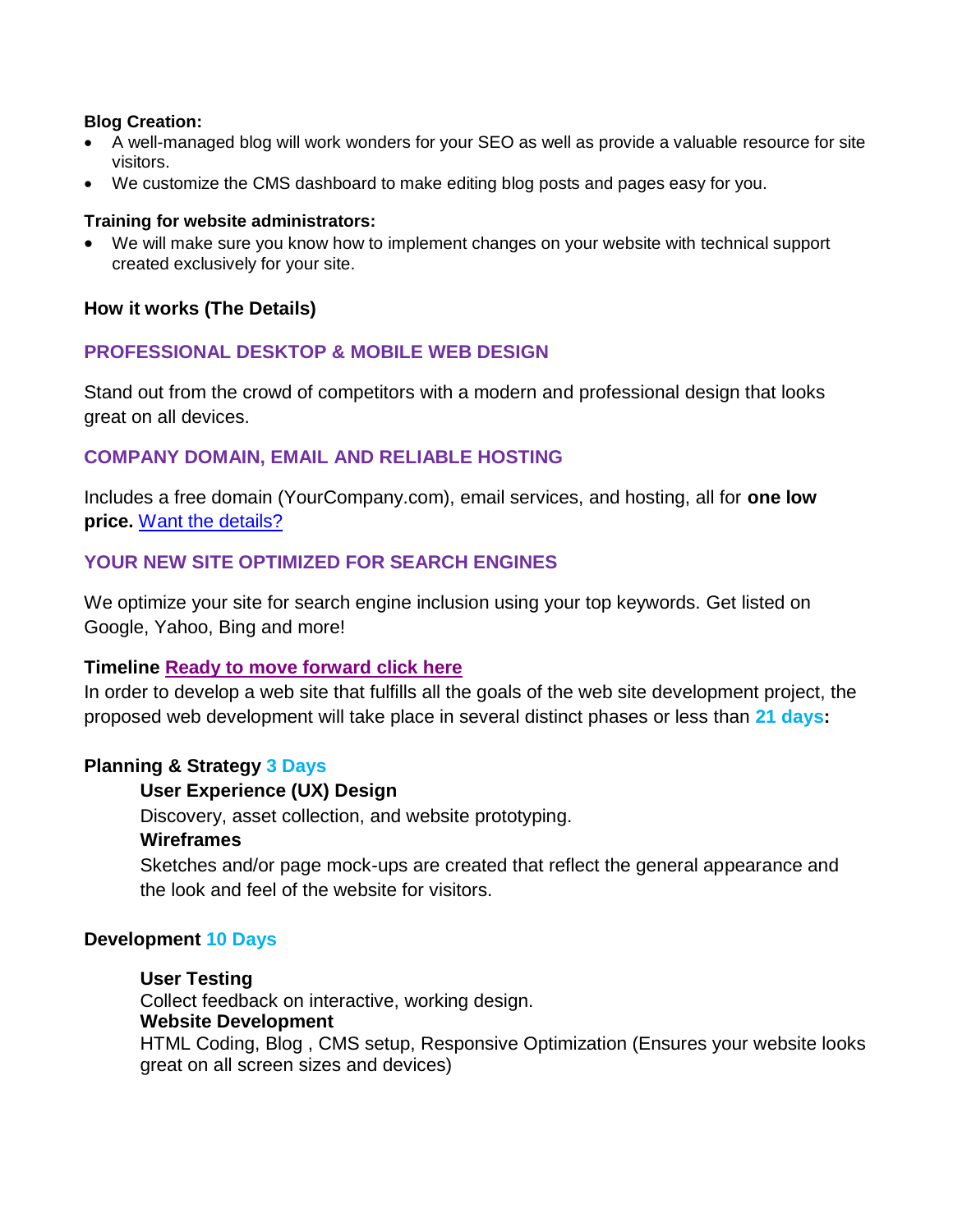## **SEO**

On-page optimization for search engines, including keyword placement, title tags, schema microdata, local SEO, and permalink optimizations.

## **Launch 7 Days**

## **Analytics**

Google Analytics installation that allows tracking of user behavior on the website. **Go Live!** 

Once revisions and modifications are complete, the website will be updated and go live, and the design project will be complete.

## **Your Investment**

Please find below our project fees:

The payments will be delivered in three milestones as the project progresses. We anticipate about 3-week turnaround time from concept development to site launch.



# **Conclusion**

We are happy to present this proposal for your review. If you have any questions or need additional information amended to the proposal, please let us know.

Once approved, we will contact you to schedule a project launch meeting to make introductions and gather all necessary brand assets before beginning the work.

We appreciation your business in advance! **[Ready to move forward click here](#page-4-0)**

## **The Details**

They say the devil are in the details, but we say the devil is nowhere near this proposal. However if you are a nuts and bolts person and want see the details you can [click on this link](http://www.arandvideo.net/) to take you to our website to view the details.